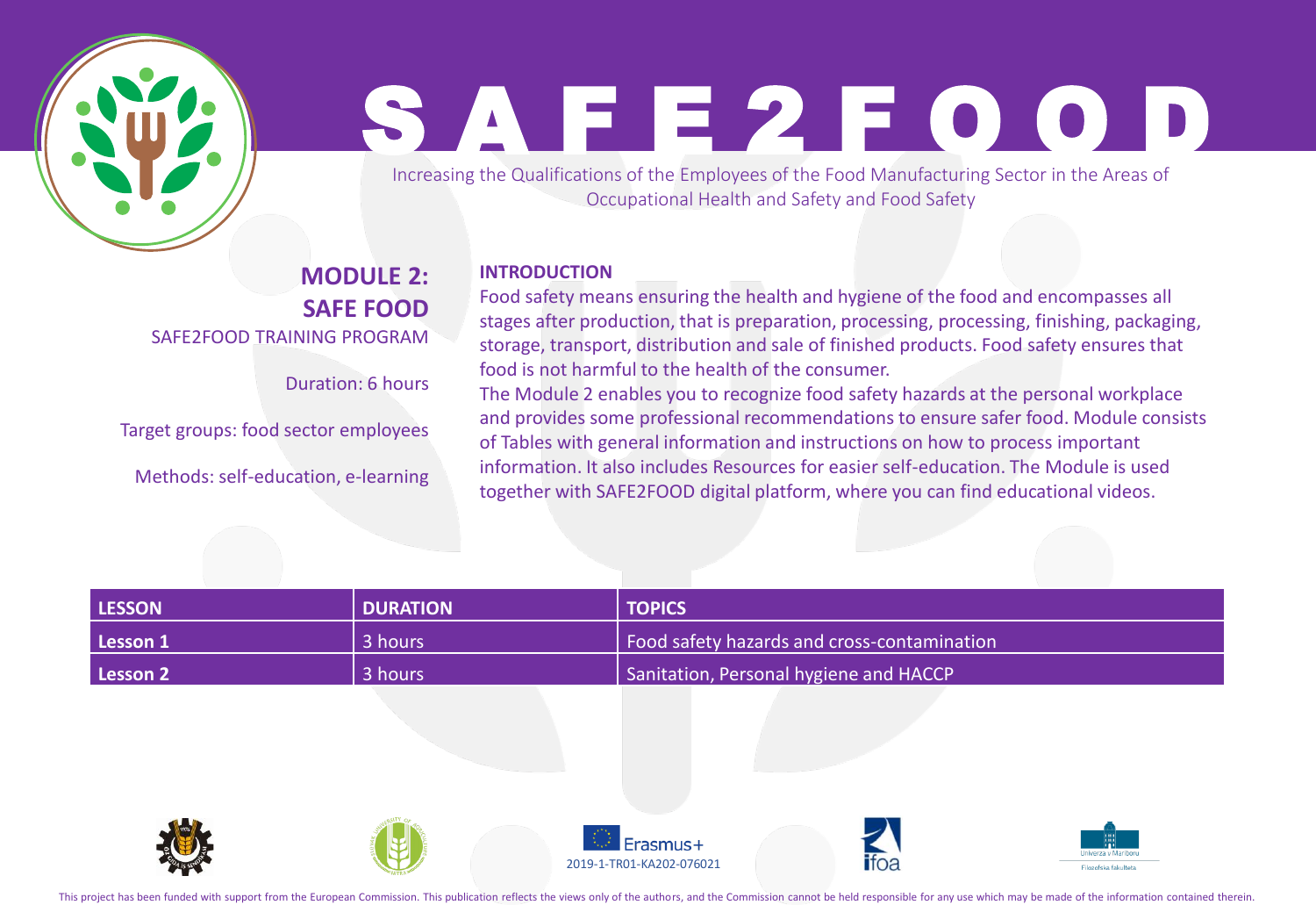# **L E S S O N 1 : F O O D S A F E T Y H A Z A R D S ( 3 H O U R S )**

| <b>TOPICS</b>                                    |                                                                                                                  | <b>GOALS</b>                                     |                                                                                                                                                                                                                                                                                        | <b>MATERIALS</b>                                                                                     |                                                                                                                                                                                | <b>PROCESS</b> |                                                                                                                                    | <b>RESULTS</b> |                                                              | <b>EVALUATION</b>                   |                                                                                                                                                        |
|--------------------------------------------------|------------------------------------------------------------------------------------------------------------------|--------------------------------------------------|----------------------------------------------------------------------------------------------------------------------------------------------------------------------------------------------------------------------------------------------------------------------------------------|------------------------------------------------------------------------------------------------------|--------------------------------------------------------------------------------------------------------------------------------------------------------------------------------|----------------|------------------------------------------------------------------------------------------------------------------------------------|----------------|--------------------------------------------------------------|-------------------------------------|--------------------------------------------------------------------------------------------------------------------------------------------------------|
| $\bullet$<br>$\bullet$<br>$\bullet$<br>$\bullet$ | Safe food<br><b>Biological hazards</b><br><b>Chemical hazards</b><br>Physical hazards<br>Cross-<br>contamination | $\bullet$<br>$\bullet$<br>$\bullet$<br>$\bullet$ | To get familiarized<br>with general food<br>safety rules<br>To identify main<br>hazards at<br>personal<br>workplace<br>To identify areas<br>of cross-<br>contamination at<br>personal<br>workplace<br>To suggest<br>improvements for<br>better food safety<br>at personal<br>workplace | $\bullet$<br>$\bullet$<br>$\bullet$<br>$\bullet$<br>$\bullet$<br>$\bullet$<br>$\bullet$<br>$\bullet$ | Resource 1<br><b>Resource 2</b><br><b>Resource 3</b><br><b>Resource 4</b><br><b>Resource 5</b><br>Resource 6<br>SAFE2FOOD digital<br>platform<br>SAFE2FOOD<br>synthesis report | 2.<br>3.       | 1. Study Resource 1<br>and Resource 2<br>Fill in Resource 3<br>and Resource 4<br><b>Study Resource 5</b><br>and fill in Resource 6 | $\bullet$      | <b>Filled in Resource</b><br>3, Resource 4 and<br>Resource 6 | $\bullet$<br>$\bullet$<br>$\bullet$ | Present<br>conclusions to<br>family, friend or<br>coworker<br>Answer their<br>questions and get<br>their feedback<br>Compare answers<br>with coworkers |
|                                                  |                                                                                                                  |                                                  |                                                                                                                                                                                                                                                                                        |                                                                                                      |                                                                                                                                                                                |                |                                                                                                                                    |                |                                                              |                                     |                                                                                                                                                        |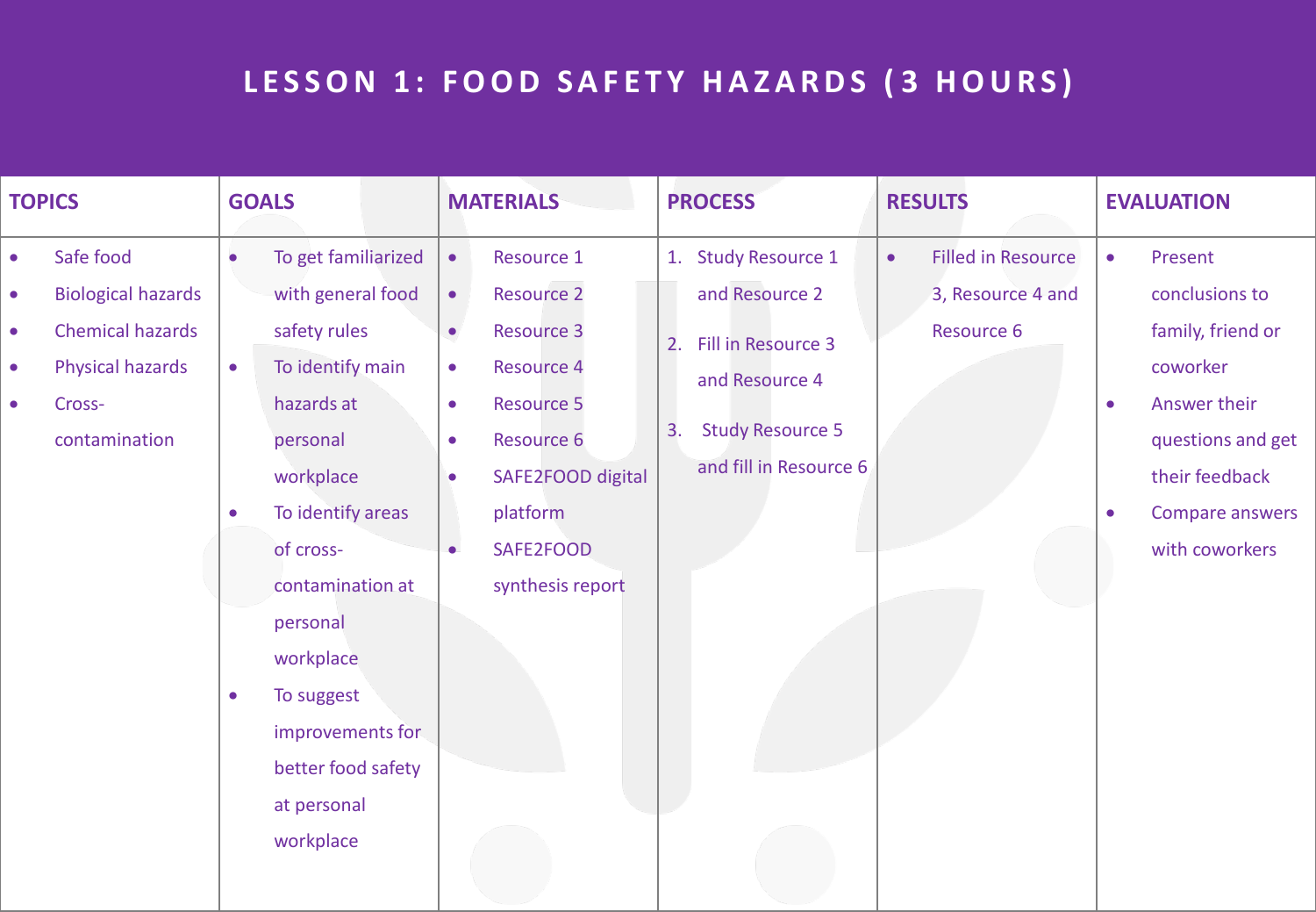# **10 RULES OF SAFE FOOD**

- 1. No physical contamination with impurities or unknown matter
- 2. No toxic metals and non-metals and other chemical contaminants
- 3. No microorganisms, parasites or their developmental forms or secretions
- 4. No exceeding concentrations pesticide and drug residues
- 5. No exceeding concentrations processing aids
- 6. No exceeding concentrations radionuclides and radiation
- 7. No unpermitted additives
- 8. Food composition is in accordance with the prescribed conditions
- 9. Food shelf life is readable and is not expired
- Food of animal origin is marked with a health mark 10.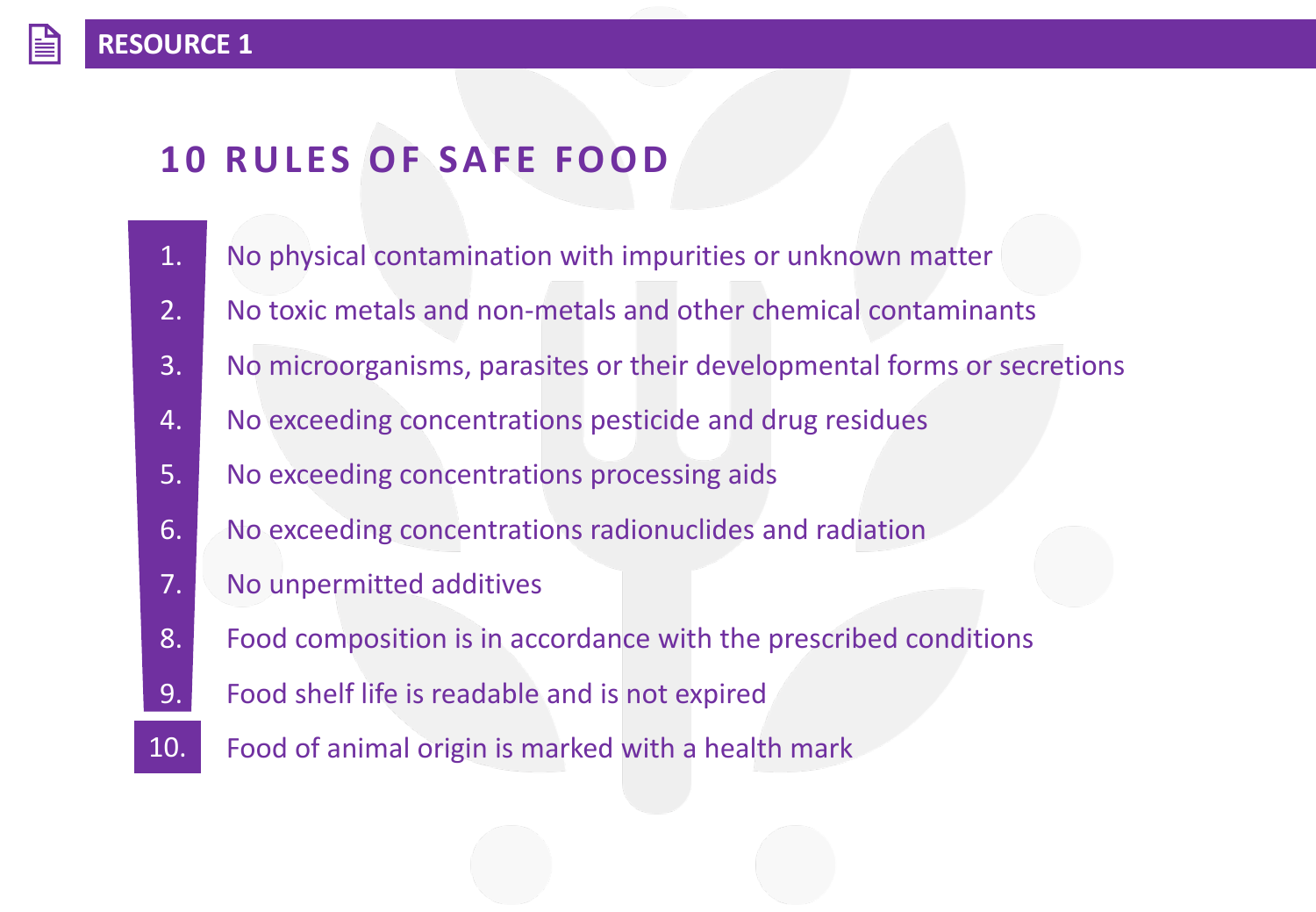## **B I O L O G I C A L H A Z A R D S**

Microorganisms such as pathogenic bacteria, parasites, viruses, fungi or prions can spread with saliva, stool, urine, open wounds, dirty hands, used equipment and can cause infections, food poisoning

## **C H E M I C A L H A Z A R D S**

Natural such as mycotoxins, toxic mushrooms, fish; non-natural such as pesticide residues, heavy metals, medicines, detergents, cleaners' residues, disinfectants, forbidden additives, process oils, veterinary medicines, improper packaging materials and objects such as plastic cups and plates, cutlery, bottles, work knives, wrapping paper, plastic films, boxes of pizza

## **P H Y S I C A L H A Z A R D S**

Plastic package pieces, small pebbles, bones, wood, soil, glass, nails, hair, insects, vertebrates, personal objects such as rings, coins, buttons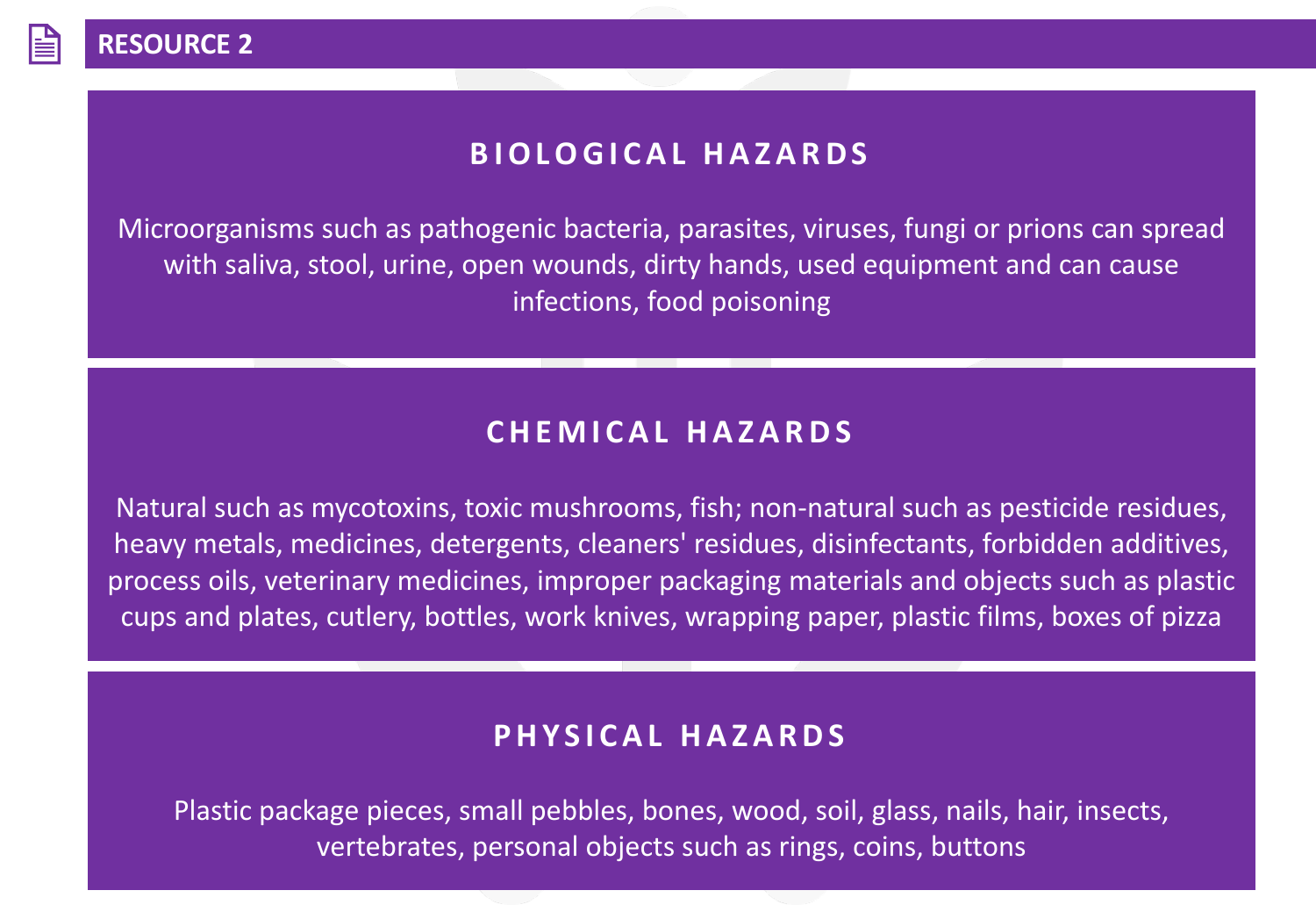| Rules I did not know before:     |  |  |  |
|----------------------------------|--|--|--|
|                                  |  |  |  |
|                                  |  |  |  |
|                                  |  |  |  |
|                                  |  |  |  |
| Rules missing on the list of 10: |  |  |  |
|                                  |  |  |  |
|                                  |  |  |  |
|                                  |  |  |  |



# **RESOURCE 4**

| 5 food hazards present at my workplace: |  |  |
|-----------------------------------------|--|--|
|                                         |  |  |
|                                         |  |  |
|                                         |  |  |
| 4                                       |  |  |
|                                         |  |  |
|                                         |  |  |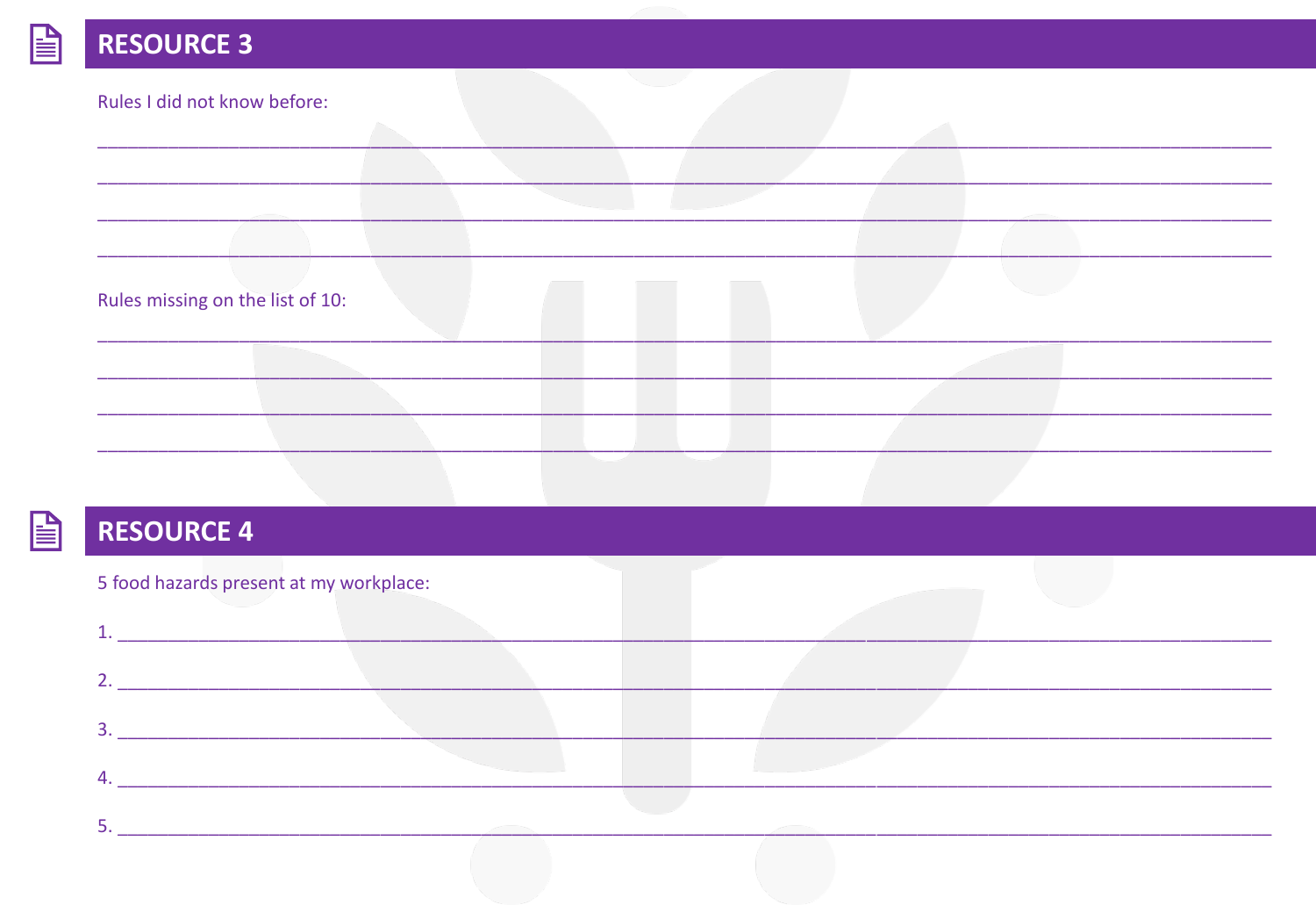**Cross-contamination**: transfer of microorganisms, chemicals and physical particles to foods via other foods, equipment, utensils, employees and mixing of work processes.

**Prevention**: personal hygiene, washing hands, cleaning work surfaces, equipment and premises, using gloves and work clothes.



## **RESOURCE 6**

3 most common ways and places to trigger cross-contamination at my workplace: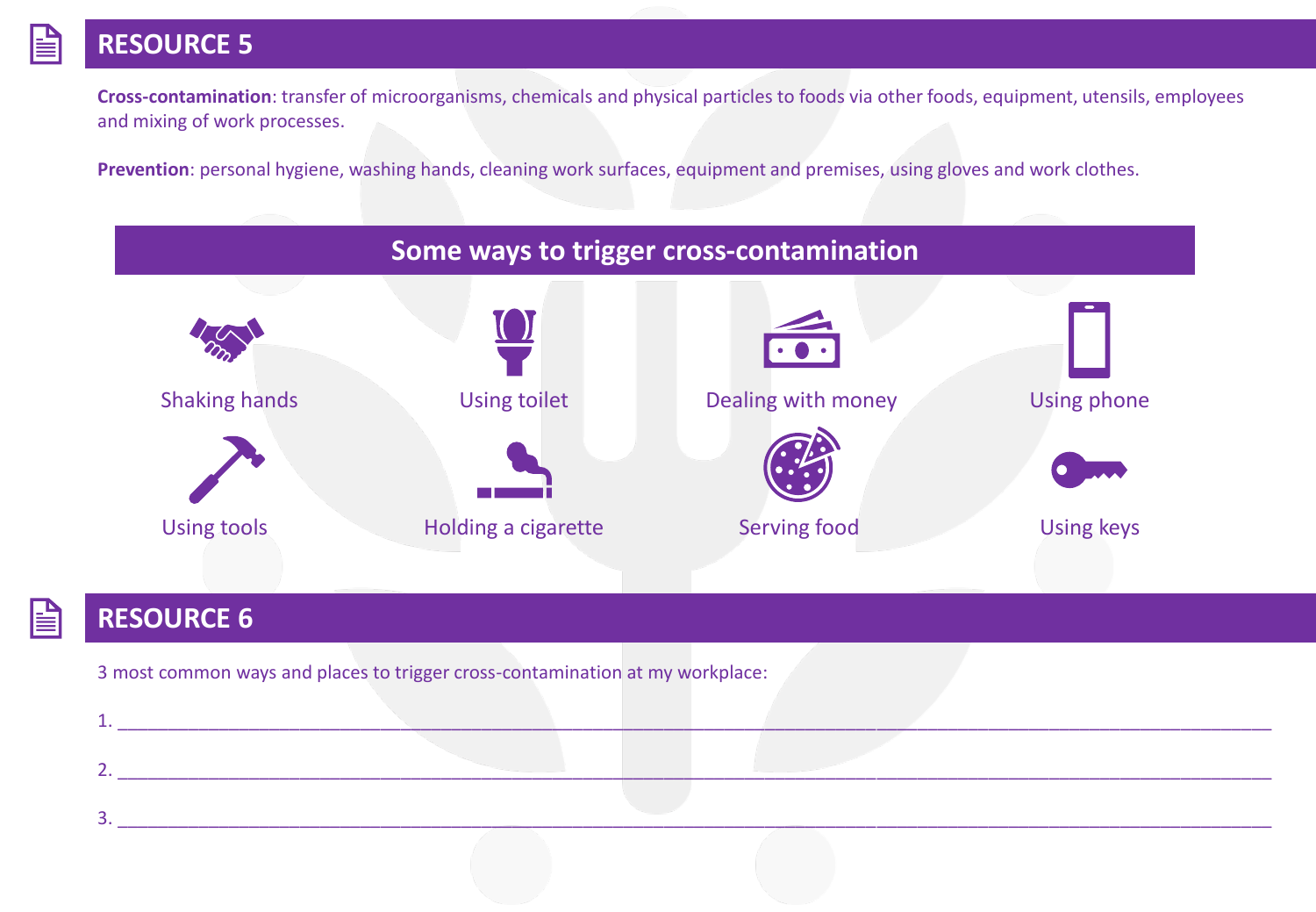# LESSON 2: FOOD SAFETY RECOMMENDATIONS (3 HOURS)

| <b>TOPICS</b> |                        | <b>GOALS</b> |                        | <b>MATERIALS</b> |                   | <b>PROCESS</b> |                      | <b>RESULTS</b> |                           | <b>EVALUATION</b> |                   |
|---------------|------------------------|--------------|------------------------|------------------|-------------------|----------------|----------------------|----------------|---------------------------|-------------------|-------------------|
| $\bullet$     | Sanitation             | $\bullet$    | To recognize           | $\bullet$        | <b>Resource 7</b> |                | 1. Study Resource 7, | $\bullet$      | <b>Filled in Resource</b> | $\bullet$         | Present           |
| $\bullet$     | Personal hygene        |              | sanitation             | $\bullet$        | <b>Resource 8</b> |                | Resource 8,          |                | 10 and Resource           |                   | conclusions to    |
| $\bullet$     | <b>HACCP</b> priciples |              | practives for food     | $\bullet$        | <b>Resource 9</b> |                | Resource 9,          |                | 12                        |                   | family, friend or |
|               |                        |              | safety                 | $\bullet$        | Resource 10       |                | Resource 10          |                |                           |                   | coworker          |
|               |                        | $\bullet$    | To revise              | $\bullet$        | SAFE2FOOD digital | 2.             | Fill in Resource 11  |                |                           | $\bullet$         | Answer their      |
|               |                        |              | knowledge about        |                  | platform          |                |                      |                |                           |                   | questions and get |
|               |                        |              | hand washing and       | $\bullet$        | SAFE2FOOD         |                |                      |                |                           |                   | their feedback    |
|               |                        |              | other personal         |                  | synthesis report  |                |                      |                |                           | $\bullet$         | Compare answers   |
|               |                        |              | hygiene matters        |                  |                   |                |                      |                |                           |                   | with coworkers    |
|               |                        | $\bullet$    | To increase            |                  |                   |                |                      |                |                           | $\bullet$         | Think about new   |
|               |                        |              | awareness about        |                  |                   |                |                      |                |                           |                   | knowledge and     |
|               |                        |              | <b>HACCP</b> priciples |                  |                   |                |                      |                |                           |                   | skills and make a |
|               |                        |              |                        |                  |                   |                |                      |                |                           |                   | plan to implement |
|               |                        |              |                        |                  |                   |                |                      |                |                           |                   | them at personal  |
|               |                        |              |                        |                  |                   |                |                      |                |                           |                   | workplace         |
|               |                        |              |                        |                  |                   |                |                      |                |                           |                   |                   |
|               |                        |              |                        |                  |                   |                |                      |                |                           |                   |                   |
|               |                        |              |                        |                  |                   |                |                      |                |                           |                   |                   |
|               |                        |              |                        |                  |                   |                |                      |                |                           |                   |                   |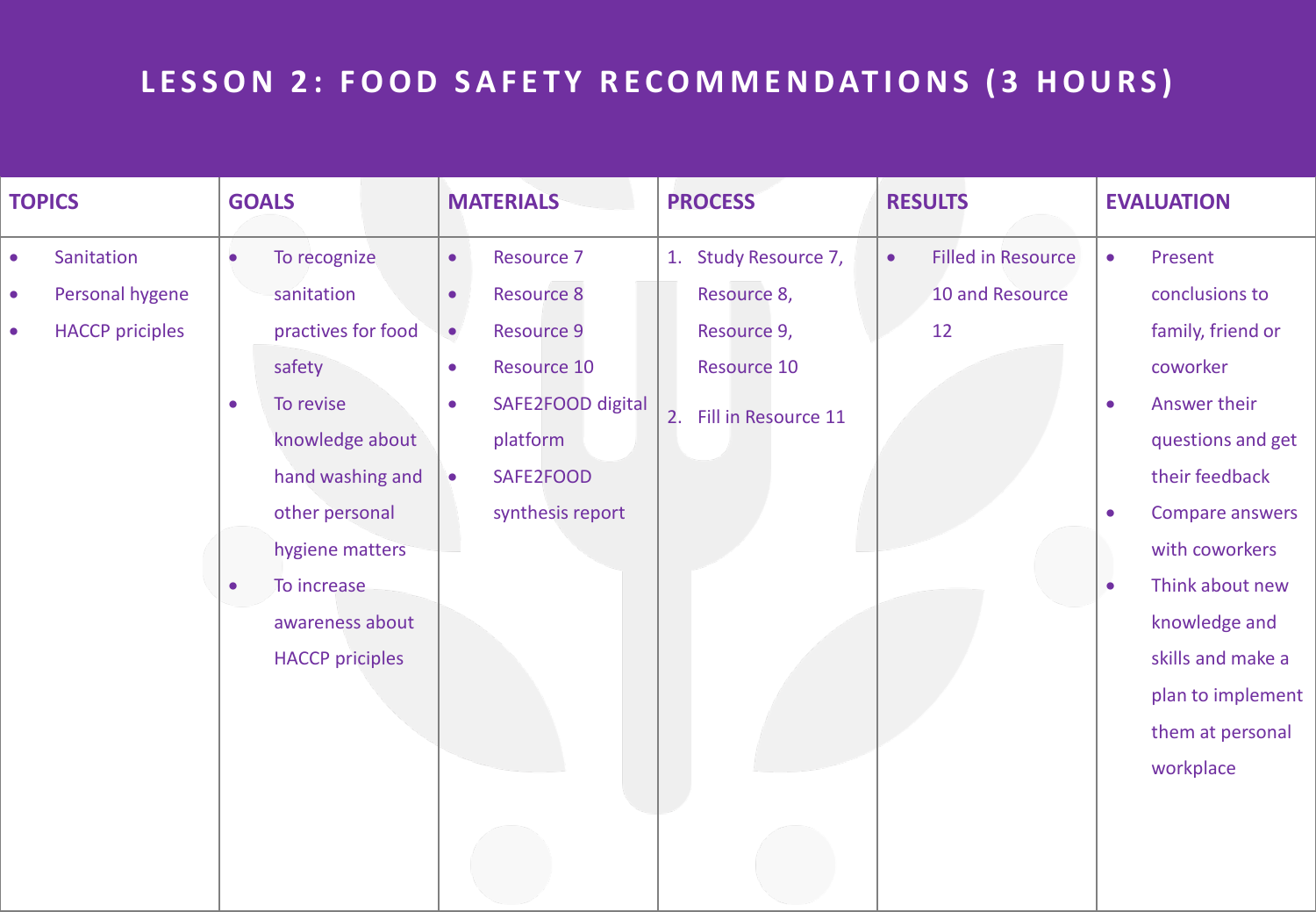# **8 PROFESSIONAL RECOMMENDATIONS FOR SAFE FOOD**

- 1. Comply with personal hygiene rules, especially thorough hands washing
- 2. Use gloves, headwear and other parts of protective clothing
- 3. Act as a potential germ carrier and avoiding touching the skin, nose, mouth, face, hair
- 4. Protect cuts, burns and other wounds
- 5. No work with purulent wounds, diarrhea, vomiting and similar medical conditions
- 6. Sneeze and cough into a handkerchief or upper arm, then proper hand washing
- 7. Treat foods above 65 °C and store foods under 4 °C
- 8. Thoroughly clean fresh foods

**RESOURCE 7**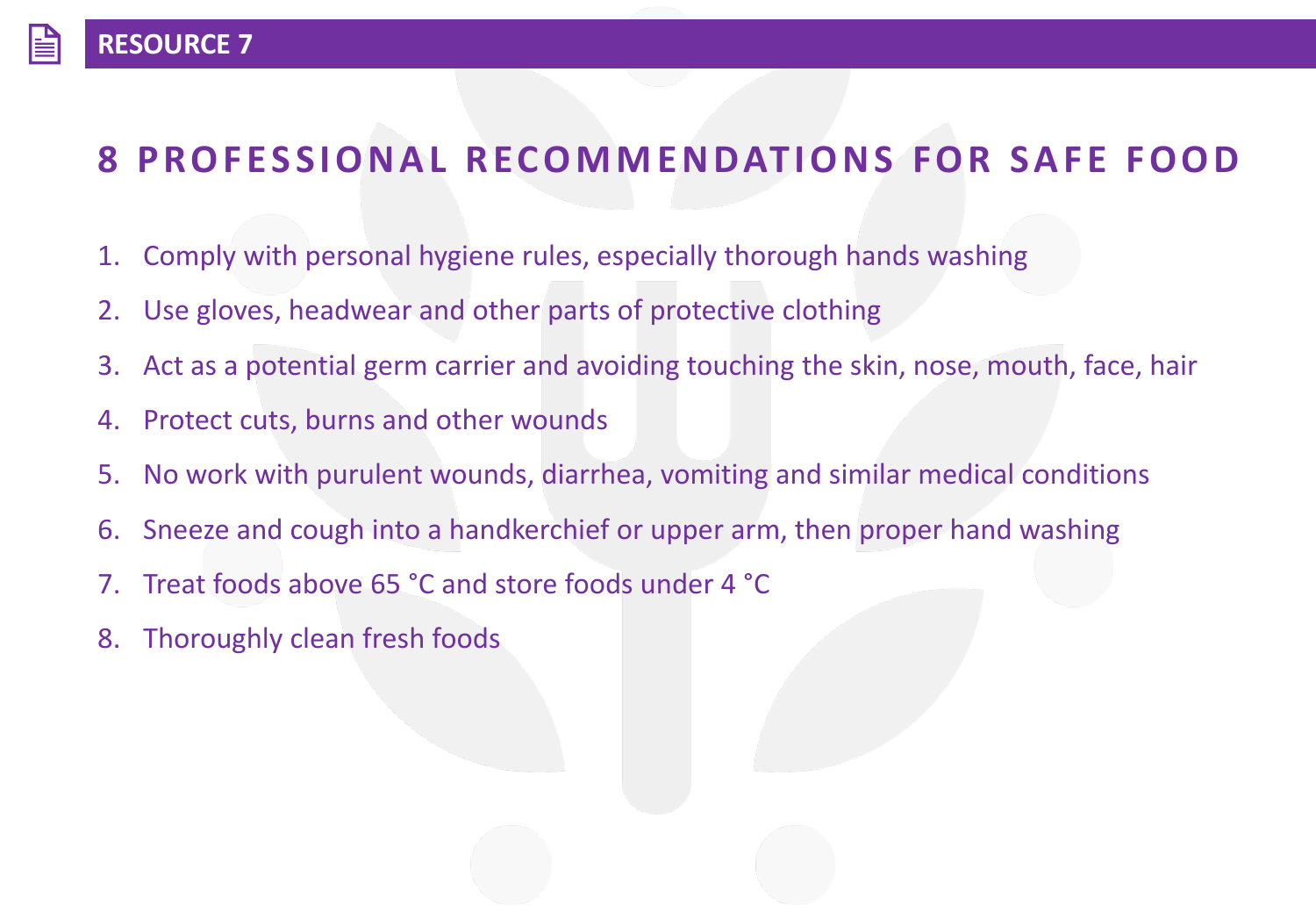**Sanitation**: procedures to ensure adequate hygienic conditions of work surfaces, equipment and premises in order to prevent food contamination.

**Examples**: cleaning, disinfection, disinsection, pest control, detoxification

## **Most common sanitation procedures**

#### Cleaning:

- dry or wet removal of visible and invisible impurities
- Use cleaners and utensils made of safe material, stored separately from food and washed at 95 °C after use
- Clean rooms and surfaces from the cleanest to the dirtiest areas and from the top down

## Disinfection:

- Inhibit growth of harmful microorganisms on work surfaces or equipment
- Use hot water between 70-80 °C or chemicals and UV rays
- Switch between disinfectants to prevent the resistance of microorganisms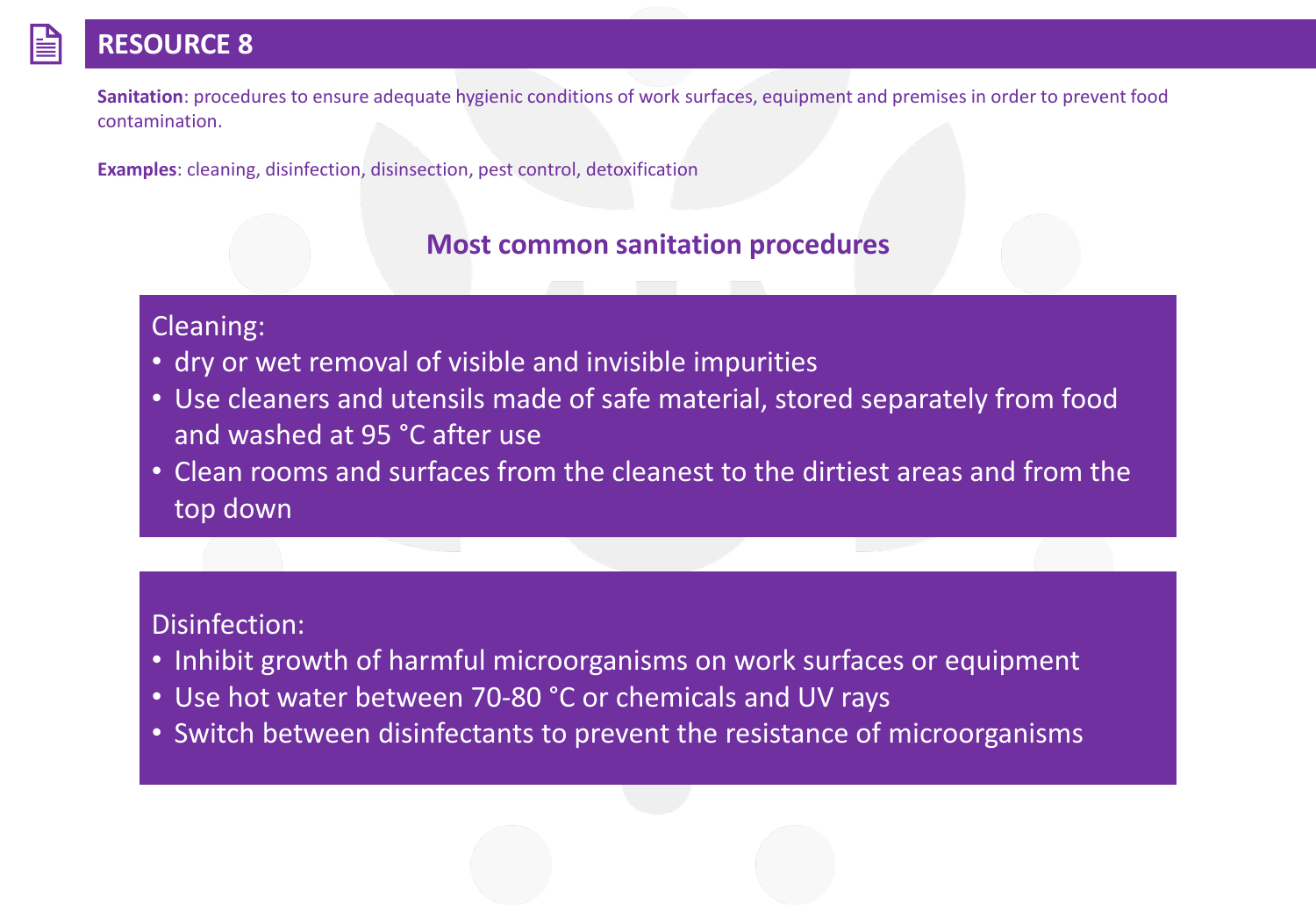#### **RESOURCE 9**

Employees in food sector have a moral and legal duty to maintain personal hygiene at all stages of food production, preparation and distribution

Especially important is hygiene of hands:

- Hands must be washed anytime after touching anything that is not food you are preparing or utensils you are using at that moment
- Hands must be washed before starting work and after coming from different workspace
- Hands must be washed also after using the toilet, after unclean work and work with delicate foods, after taking garbage out, after sneezing, coughing, wiping the nose, touching skin and hair, before and after using gloves, before and after eating, before and after smoking, after using phone, after cleaning and before leaving the job

Besides hands, it is necessary to firmly fasten hair away from the face and cover it before starting to work. Beard and mustache are also clean.



## **The correct procedure for washing hands**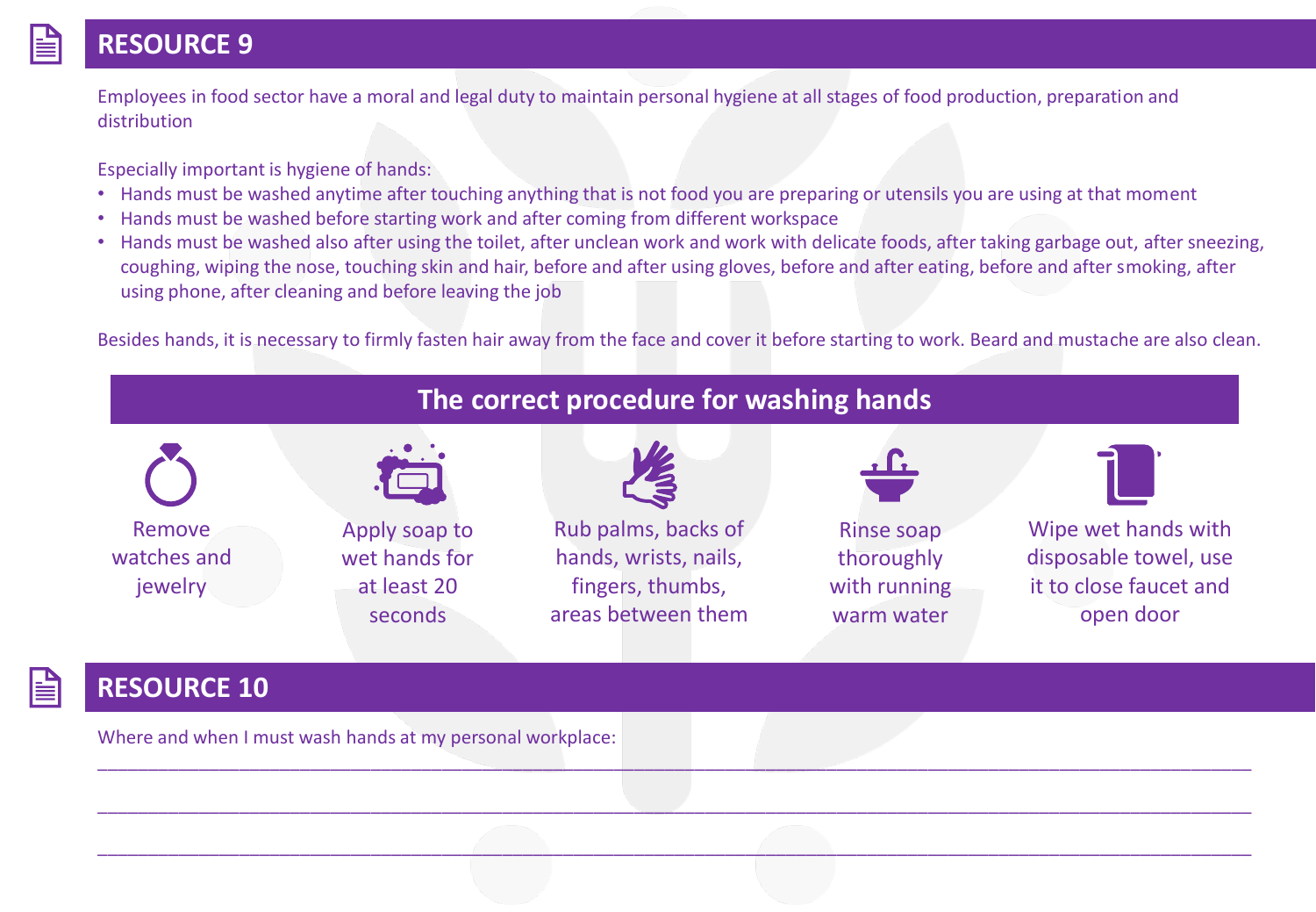HACCP (Hazard Analysis and Critical Control Points): system of preventive measures, which enables identification, assessment, prevention of hazards and the control of potentially harmful agents present in food or conditions that may endanger human health

# **7 PRINCIPLES OF HACCP**

- **1. Risk factors analysis**: identify potential risks for each product component and all stages of production
- **2. Identification of critical control points**: establish control, prevention and corrective measures
- **3. Determination of critical limit value**: determine criteria for separating an acceptable parameter from an unacceptable parameter such as temperature, time, pH or aw
- **4. Establishment and implementation of monitoring**: implement planned observations and measurements of physical, chemical, sensory and visual parameters at critical control points
- **5. Determination of corrective procedures**: prevent or reduce risk through planned actions in excess of critical values
- **6. Verification**: evaluate compliance with the HACCP plan at the establishment
- **7. Archiving documentation**: store documents and data on ensuring food safety